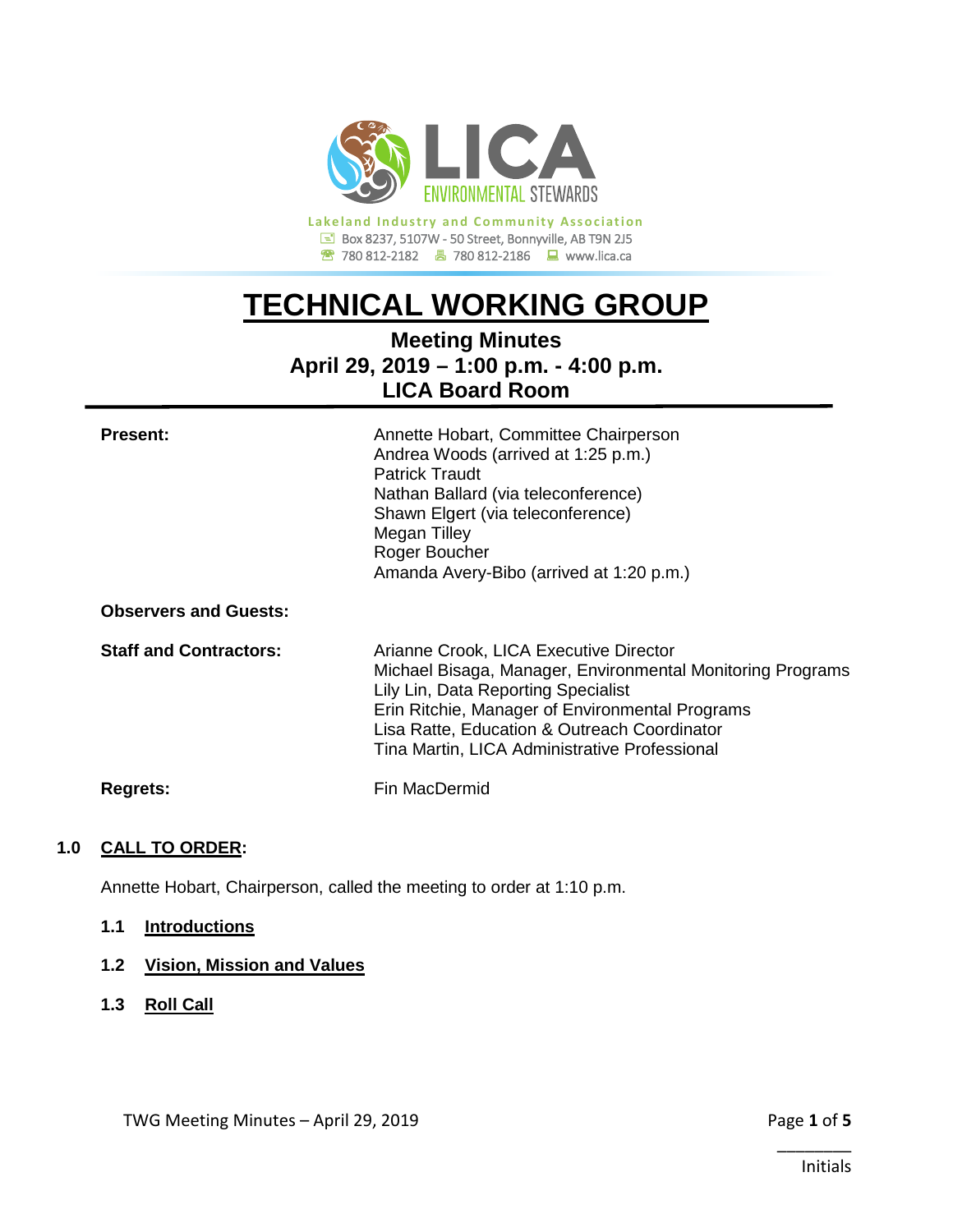#### **1.4 Approval of Agenda**

**#1 Moved by Partick Traudt AND RESOLVED that the April 29, 2019 Agenda be approved as presented.**

### **1.5 Approval of Minutes**

#### **1.5.1 January 22, 2019**

#### **#2 Moved by Megan Tilley AND RESOLVED that the January 22, 2019 Minutes be approved as presented.**

#### **2.0 ONGOING BUSINESS**

#### **2.1 Moose Lake**

A Phosphorous Budget Proposal is required to be selected in order for a proposal to be included in the 2019/20 WPAC operational grant. The Moose Lake Watershed Society will be conducting an internal phosphorous load study which will feed into LICA's Phosphorus Budget. Erin is seeking out suggestions and comments on the proposals given by CPP and Associated Environmental.

#### **2.1.1 CPP Environmental**

Erin presented an overview of the CPP Environmental proposal to complete a phosphorous budget on Moose Lake.

#### **2.1.2 Associated Environmental**

Erin presented an overview of the Associated Environmental proposal to complete a phosphorous budget on Moose Lake.

Erin requested that members of the Technical Working Group provide comments via email by the end of the day on Friday, May  $3<sup>rd</sup>$  and will request an email motion to select a proposal to move forward with.

#### **2.2 Watershed Update**

#### **2.2.1 WPAC Interim Funding**

Erin presented a letter from AEP confirming approval of interim funding for \$100,000 for program continuity during and after the election. An interim grant agreement was signed by the required officers within the 24 hour deadline.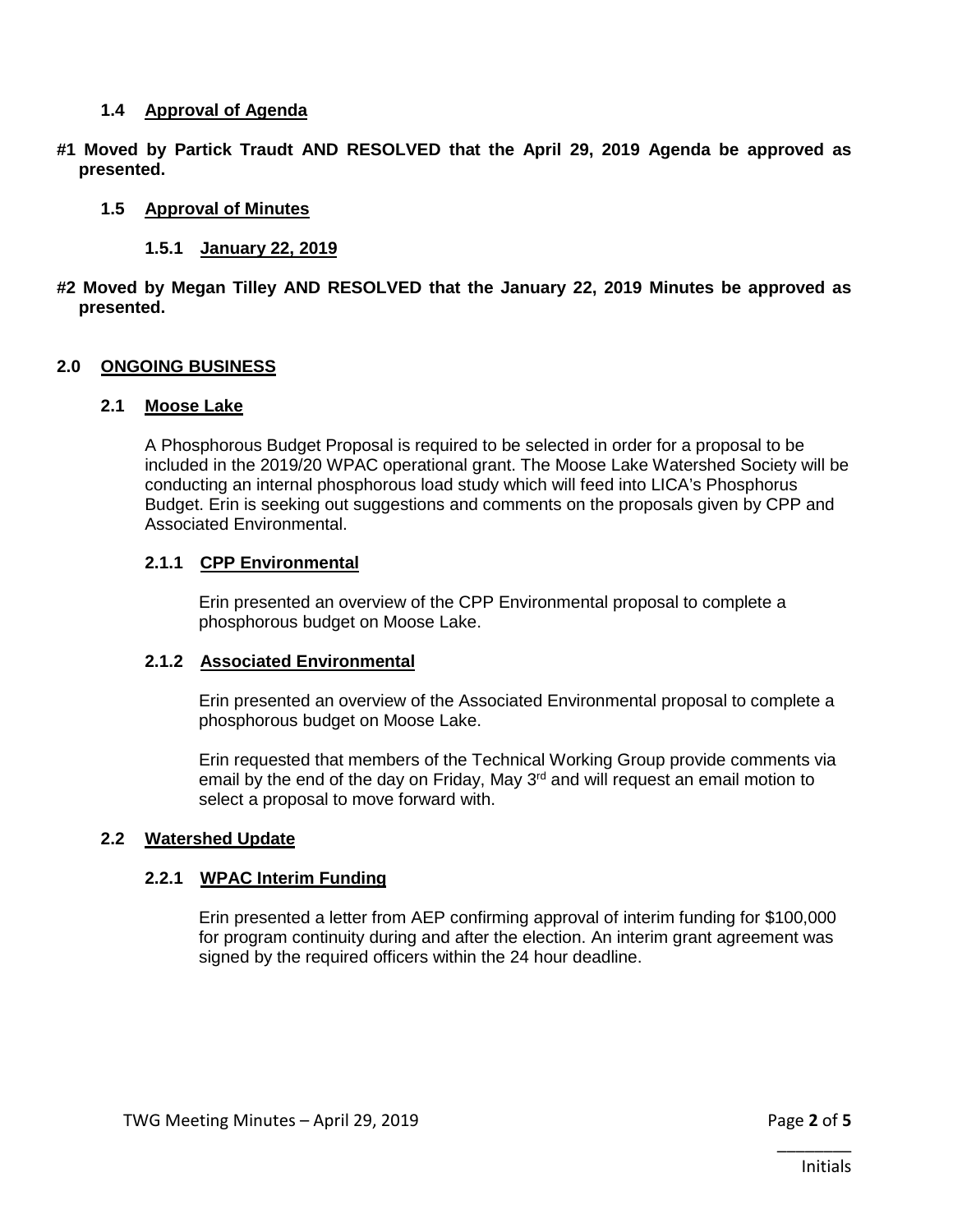# **2.3 WRRP**

# **2.3.1 WRRP Funding**

Erin presented a letter from AEP confirming approval of \$247,250 for the Lower Beaver River Watershed Restoration project. No grant agreement has been sent to LICA to sign as of yet.

### **2.3.2 Riparian Assessment in Beaver Watershed Proposal**

Erin presented the Riparian Assessment Proposal for the Beaver River Watershed. Funding for completion of this proposal is covered through the WRRP Grant that we were successful in acquiring. The members of the Technical Working Group have been asked to review the proposal to ensure completeness before implementation. An email motion to proceed will be sought once feedback has been received.

#### **2.4 Monitoring Operations Update**

#### **2.4.1 2019-2020 OSM Work Plans**

#### **2.4.1.1 Active Monitoring Network**

A new site has been identified for the Maskwa station, we are awaiting input from AEP auditors.

Mike presented a draft of the new continuous monitoring Dashboard Report. Highlights of the report include elevated NO2 at the Cold Lake Station in February due to the cold temperatures and the demand for home heating. There were a few exceedances of the 1-hour objective for ozone in March, elevated ozone concentrations were measured across the Province. Ozone levels typically peak in the spring due to atmospheric mixing and long range transport. There were also exceedances of the 1-hour objective for  $H_2S$ measured at the PAMS in March. Wind direction during the exceedances indicate that the H2S source is the Bonnyville sewage lagoons.

There are cameras at the active monitoring sites that are used to assist with visual confirmation of certain parameters, namely particulate matter. These cameras have been down since implementation of the new data management system and both Mike and Lily have been working to restore their functionality.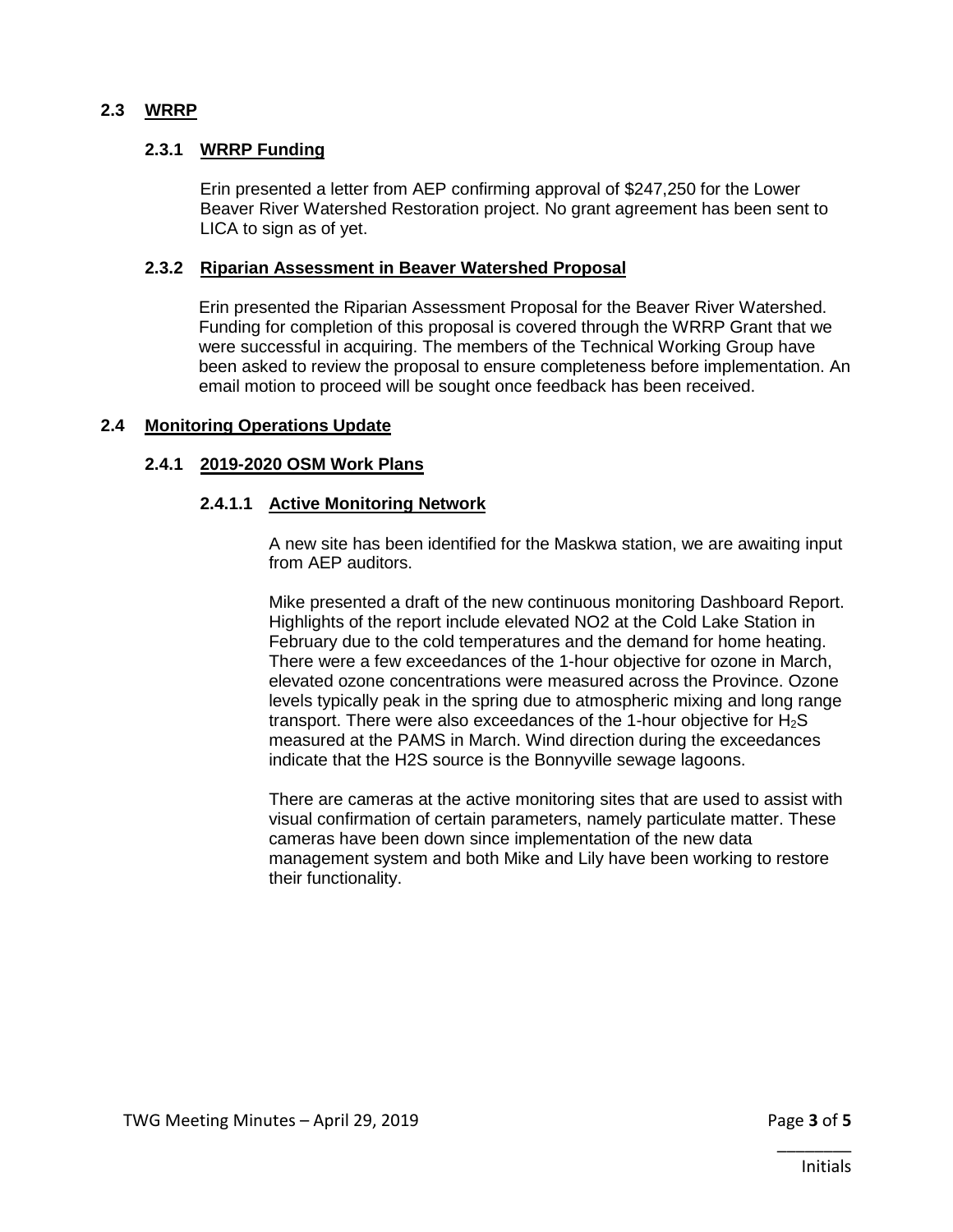# **2.4.1.2 Passive Monitoring Network**

Data for the quarterly passive monitoring are not yet available for January-March.

# **2.4.1.3 Ambient Air Quality Surveillance Beaver River Valley**

All four meteorological stations have now been deployed along the Beaver River Valley. Initial data collected by the first station that was deployed confirms that wind patterns are different in the valley, than in the surrounding area. Discussions are underway with land owner's to move one of the stations to the south side of the Beaver River as all stations are currently located on the north side of the river.

# **2.4.1.4 Soil Acidification Monitoring Program**

No Report.

# **2.4.2 Quality Assurance Plan Renewal Project**

A third-party audit of LICA's updated QAP will be completed during the first or second quarter of this year.

# **2.4.3 Network Operations Contract: In-House Reporting Trial**

Mike and Lily are looking at bringing some of the reporting in-house. A detailed proposal will be ready for consideration at the next TWG meeting.

# **3.0 ACTION LIST**

# **3.1 Follow-up on Action List**

# **3.1.1 January 22, 2019 TWG Meeting**

The Technical Working Group reviewed the action list from the January  $22<sup>nd</sup>$  meeting.